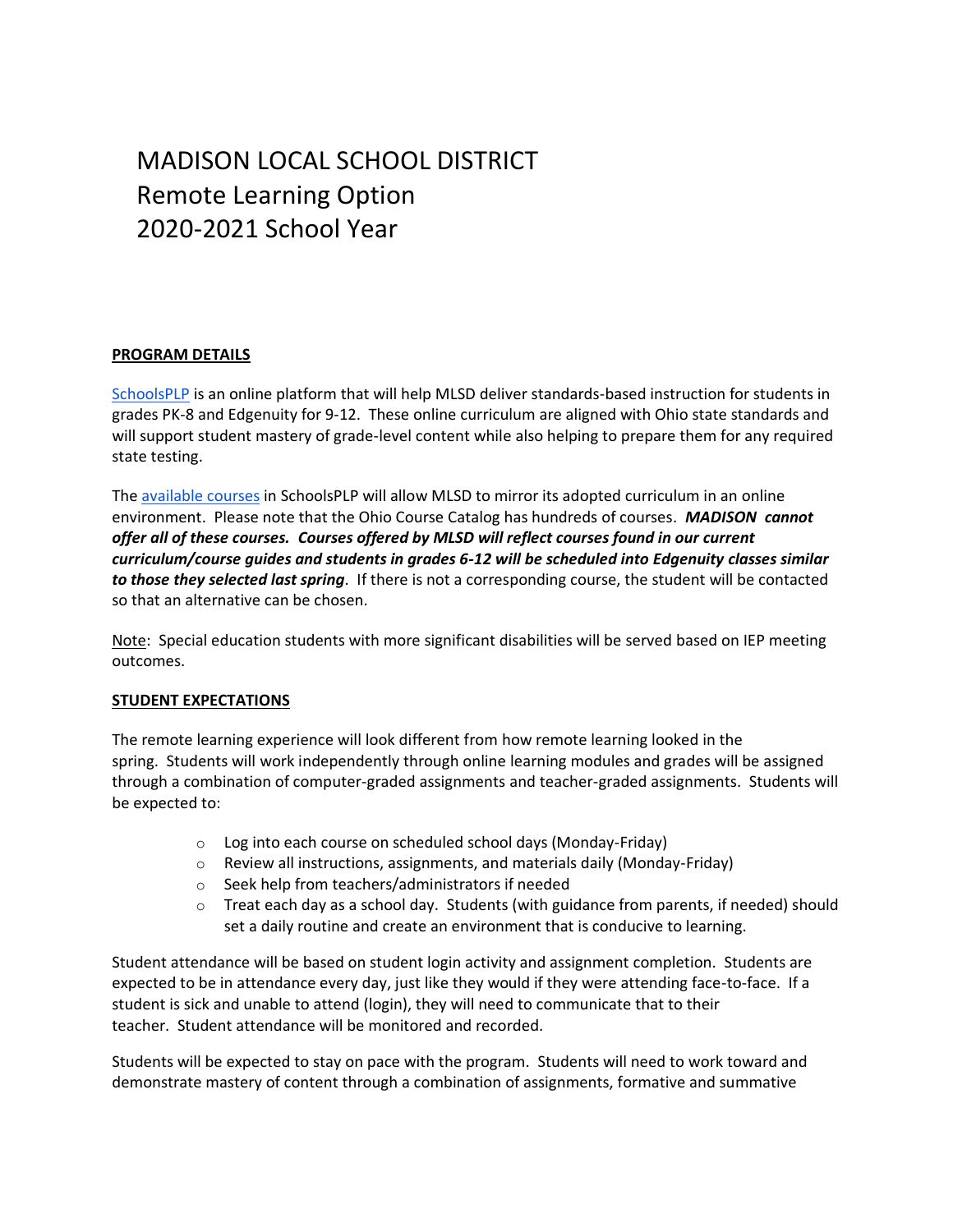assessments, projects, journaling, writing, etc. Teachers will facilitate the learning process, provide feedback and guidance, and modify the curriculum if needed.

#### **PARENT SUPPORT**

The online program and teacher will help guide students through their learning. However, students will still need support from their parent/guardian. Just like in-person school, we expect our younger students will need a greater level of support from their parent/guardian to be successful. Parents are asked to make sure students are meeting the expectations outlined above.

Additionally, younger students might need help with some assignments. For example, the remote program includes physical workbooks for elementary students. Assignments can be completed in the physical workbook or in the online workbook. Assignments completed in the physical workbook might have to be turned in which would require the student to take a picture and upload it into the platform. In this case, a student might need help from a parent, guardian, or older sibling.

#### **ENROLLMENT**

In order to make all necessary plans for staffing and to have all program components in place for students, we can only offer enrollment for a limited time. Please make sure you contact your building principal for an intake meeting between Monday, August 3 at 8:00 am and Thursday, August 13th at 2:59pm. **Late applications cannot be accepted.**

# **Frequently Asked Questions**

## **Program Questions**

## **How do I enroll my student?**

*Parents have to* contact their building principal for an intake meeting between Monday, August 3 at 8:00 am and Thursday, August 13th at 2:59pm *to enroll their student. An enrollment contract will be filled out during the intake meeting.*

## **Do I have to withdraw my student before I enroll in MLSD's remote learning program?**

*NO. As long as your student is already enrolled in MLSD, all you have to do is meet with the principal for an intake meeting.*

## **How will the remote learning option for 2020-2021 be different from last spring?**

*The virtual learning experience for the 2020-2021 school year will have a centralized learning platform called SchoolsPLP or Edgenuity. Students will be assigned to a teacher who will help to facilitate their learning and keep them on pace. The content in the program is rigorous and aligned to Ohio state standards. Unlike last spring, the student may have a teacher who is not a teacher in their assigned building (i.e. a student at Madison Elementary might have a teacher from the ESC).*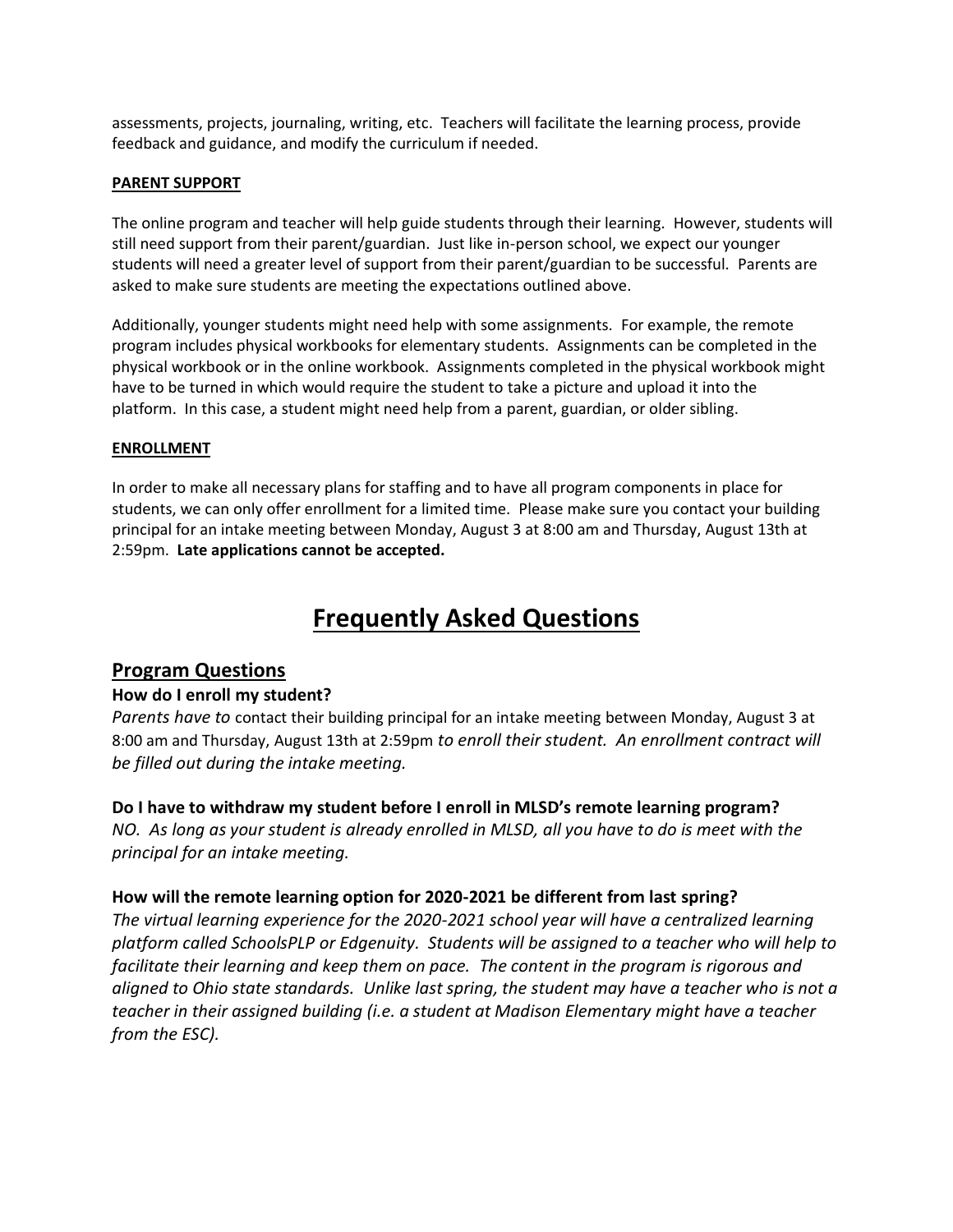## **Can I change my mind and move in (or out) of remote learning during the semester?**

*No, the goal is to have a commitment to the program for a full semester. However, we understand that there might be extenuating circumstances that arise. If that is the case, you can contact your principal for directions.*

#### **Is there an additional cost or tuition for the remote option?**

*No. However, there will be school fees, similar to students attending face-to-face.*

## **When will students in grades 6-12 choose their courses?**

*We will attempt to honor the courses selected by the students last spring. However, there may be some courses that are not offered virtually. If that is the case, school counselors will be in contact with the student to make the necessary changes.* 

#### **Will the remote learning option be available during the second semester?**

*Yes. Students will be able to continue in the program for the whole year. However, students will be able to change course at semester and return to in-person instruction if they so choose.* 

## **Academics & Instruction**

## **Can my student take in-person electives on campus while being enrolled in the remote learning option?**

*No. Students in remote learning courses will have elective offerings/options through the online program. Partial enrollment (meaning some online and some in-person classes) will not be allowed, so students enrolled in the remote option will not be allowed to attend in-person classes in the buildings.* 

## **Can my student still take CCP courses if they enroll in virtual learning?**

*Online CCP courses offered through a university or college will still be available. CCP courses offered via MLSD teachers will not be available to students through remote learning.* 

#### **Will there be honors or AP courses?**

*Yes, there will be honors courses. However, much of the content in these courses will be selfdirected.*

#### **How many classes will my elementary student have to take?**

*Elementary students will be assigned to 4 core classes and at least one elective (special) course each semester.* 

#### **How many classes will my middle school student take?**

*Middle school students will be assigned to 4 core classes and at least one elective course each semester.*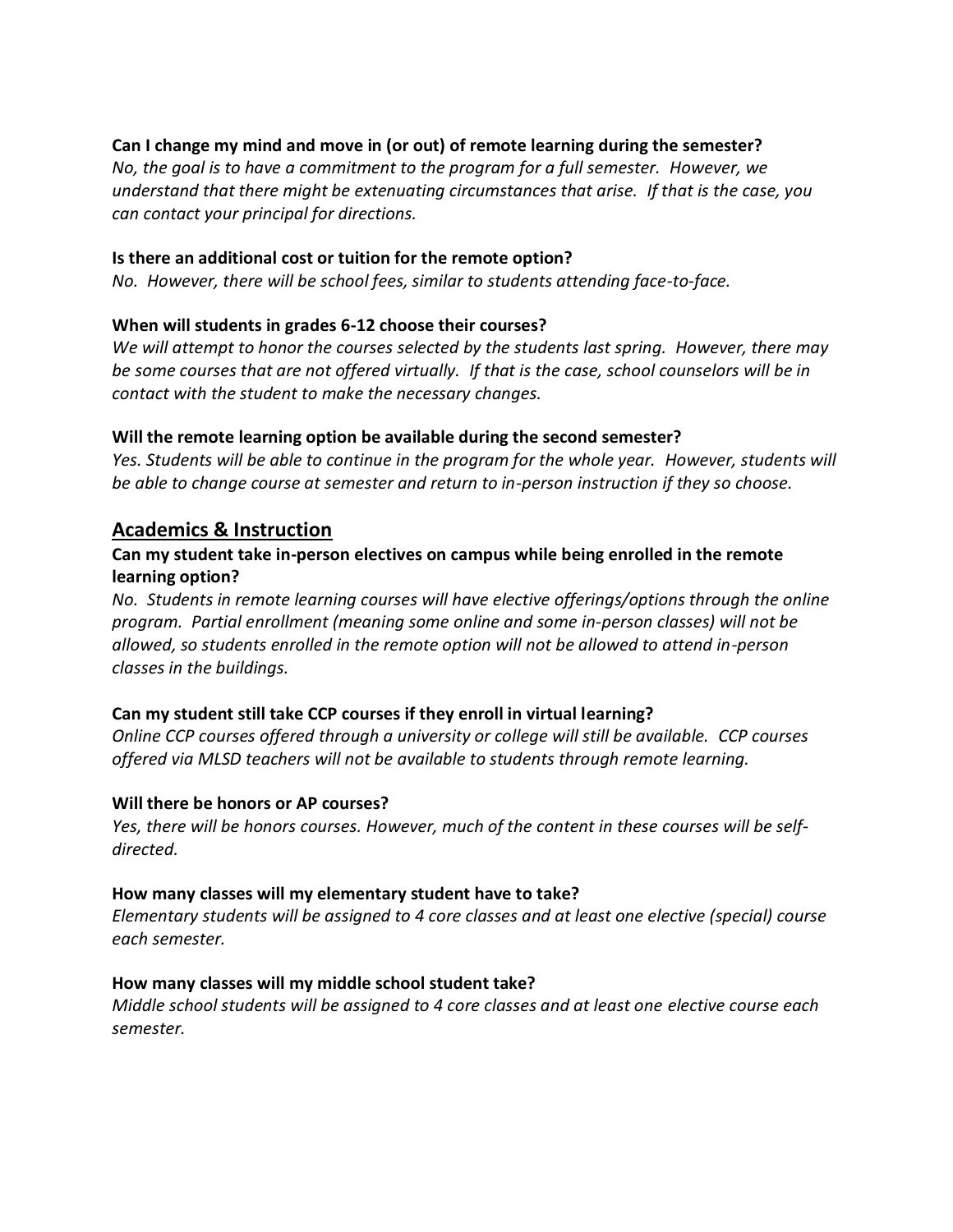## **How many classes will my high school student have to take?**

*High school students need to enroll in a minimum of 5 courses to be considered a full-time student. Most students will enroll in 5-7 courses per semester. Students should consult with their counselor to make sure they are taking enough courses (and the correct courses) to meet the graduation requirements established by the Ohio Department of Education.*

## **Will my child still have access to all the same courses, curriculum and instructional opportunities, just in a remote format?**

*Students will have access to many of the same courses and curriculum as students who will be attending face-to-face. It is important to understand that some of MLSD's elective course offerings might not be available in the remote option (it will depend on the company's offerings). The instructional methods within the remote setting may look different due to the virtual setting.*

## **Will elementary students have specials (electives) classes?**

*Yes. Elementary students will still be enrolled in elective classes (special areas like art, PE, music, technology).* 

## **Will there be gifted services provided if my student is in the gifted program?**

*The district hopes to still provide services to its gifted students, but specific details and service models will be decided after the enrollment window closes.*

## **Do the virtual courses meet the standard for NCAA approval?**

*Yes. The selected program is nationally accredited and the courses meet NCAA requirements.*

## **Will the school calendar be the same as other students in Madison?**

Yes, the school calendar will be the same for all Madison students. The first two weeks of school *may look different for remote students as they are oriented into remote learning.*

## **Is daily attendance required? How will it be tracked?**

*Students are expected to log into and complete work on assigned school days. The online program tracks when students log in and how much time they are engaged in learning activities. There is flexibility as to when students log in to complete the work, but daily attendance is expected so students can stay on track with their learning.* 

## **Will students and families be able to meet the teacher?**

*Yes, there will still be opportunities for students and families to "meet" the teacher virtually.*

## **Will students work at their own pace or sit in front of the computer all day? Does coursework have to be done between certain hours every day?**

*Students will have the flexibility to work through the program at their own pace. Daily attendance and work are expected in order to keep the students on track with their learning. A student's workday can be flexible; however, the student's teacher will only be available during*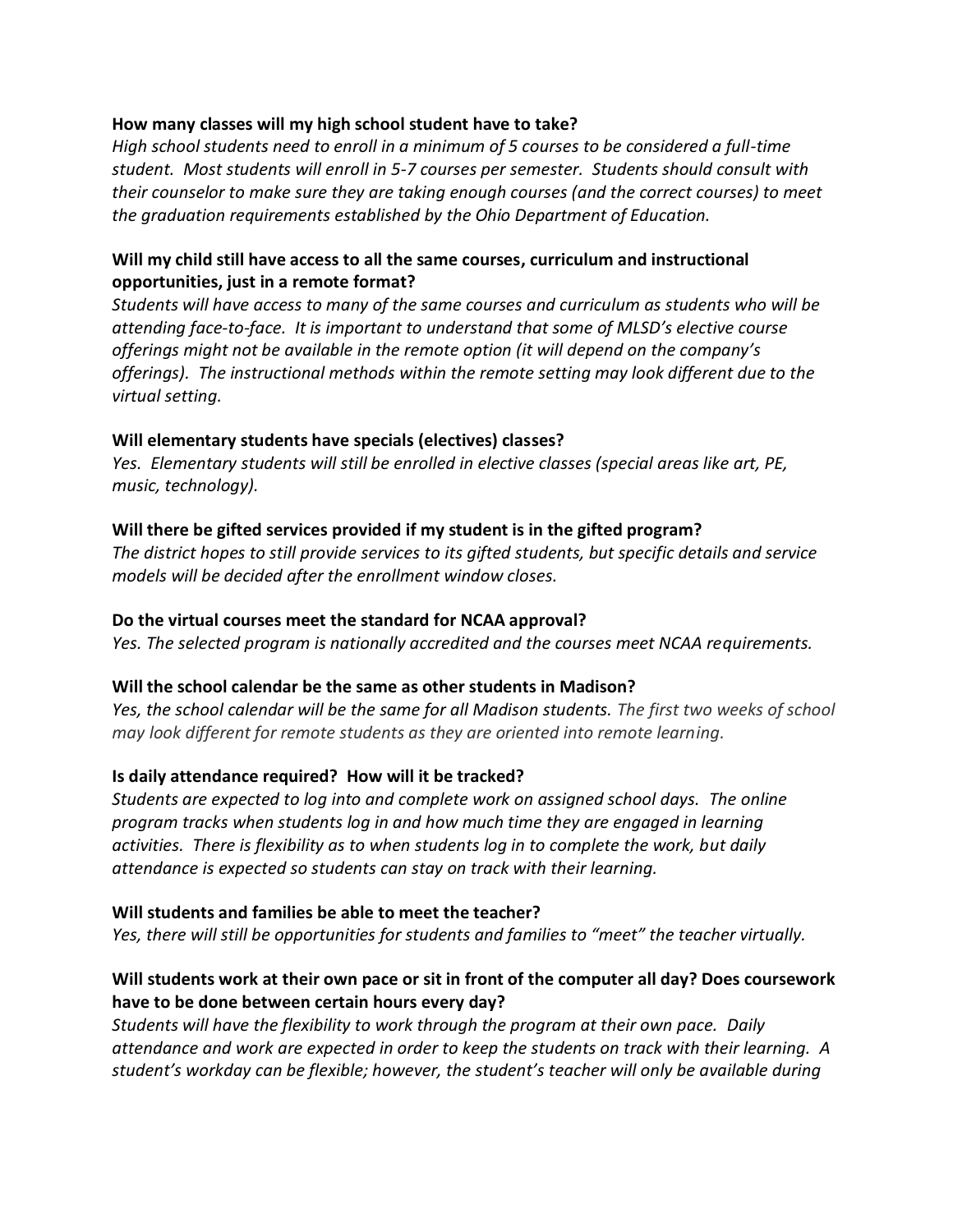*assigned office hours. Questions a student has outside of teacher work hours may have a delayed response.* 

## **Will students have the same teachers as their peers attending in-person?**

*Your child's teacher will likely be a teacher from the ESC and not Madison Local School District if they are in the middle school or elementary. If your student is a high schooler, they may have a Madison teacher. Staffing will not be finalized until enrollment is completed.*

## **If students move to in-person classes after one semester, will they be behind?**

*This is dependent on the individual student. The goal to keep our remote students at the same pace as our face to face students. Virtual school teachers will work diligently to keep to the same curriculum structure and timing as our face to face students.*

## **Can students participate in both remote learning and face-to-face instruction?**

*No, students will commit to either remote learning or face-to-face learning for the semester. Students will have the opportunity to change their learning setting at the semester.*

## **If the entire district (or building) is shut down and goes to virtual learning, can I move my child from the ESC remote learning to the Madison virtual option?**

*No. If a building or district is shut down, a student who is in remote learning must remain in the remote learning path. Conversely, a student cannot transfer into the remote learning option during the shut down period. Madison will pay for your child to have a spot at the ESC for a semester and therefore, your child will need to stay on the remote option.* 

# **Will world languages be offered?**

*Yes, students will have access to world languages in grades 8-12. 8th grade students will be enrolled in a high school world language course and will be able to receive high school credit.*

# **Can my student still go on field trips with their class?**

*No, remote learning students will not be able to attend field trips with a face to face class. At this time MLSD is not permitting field trips to occur, even for students attending for face-to-face instruction.* 

# **TESTING**

## **Will my student still take state tests?**

*Yes, if the ODE requires state testing for the 2020-2021 school year, all Madison students will be required to take the assessments.*

# **Special Education & Related Services**

**Are special education students allowed to participate in the remote learning environment?** *Yes, all MLSD students are allowed to participate.*

**Will my student still be able to receive related services like speech and language, OT, and PT?** *Yes, we plan to offer related services to students in the remote environment.*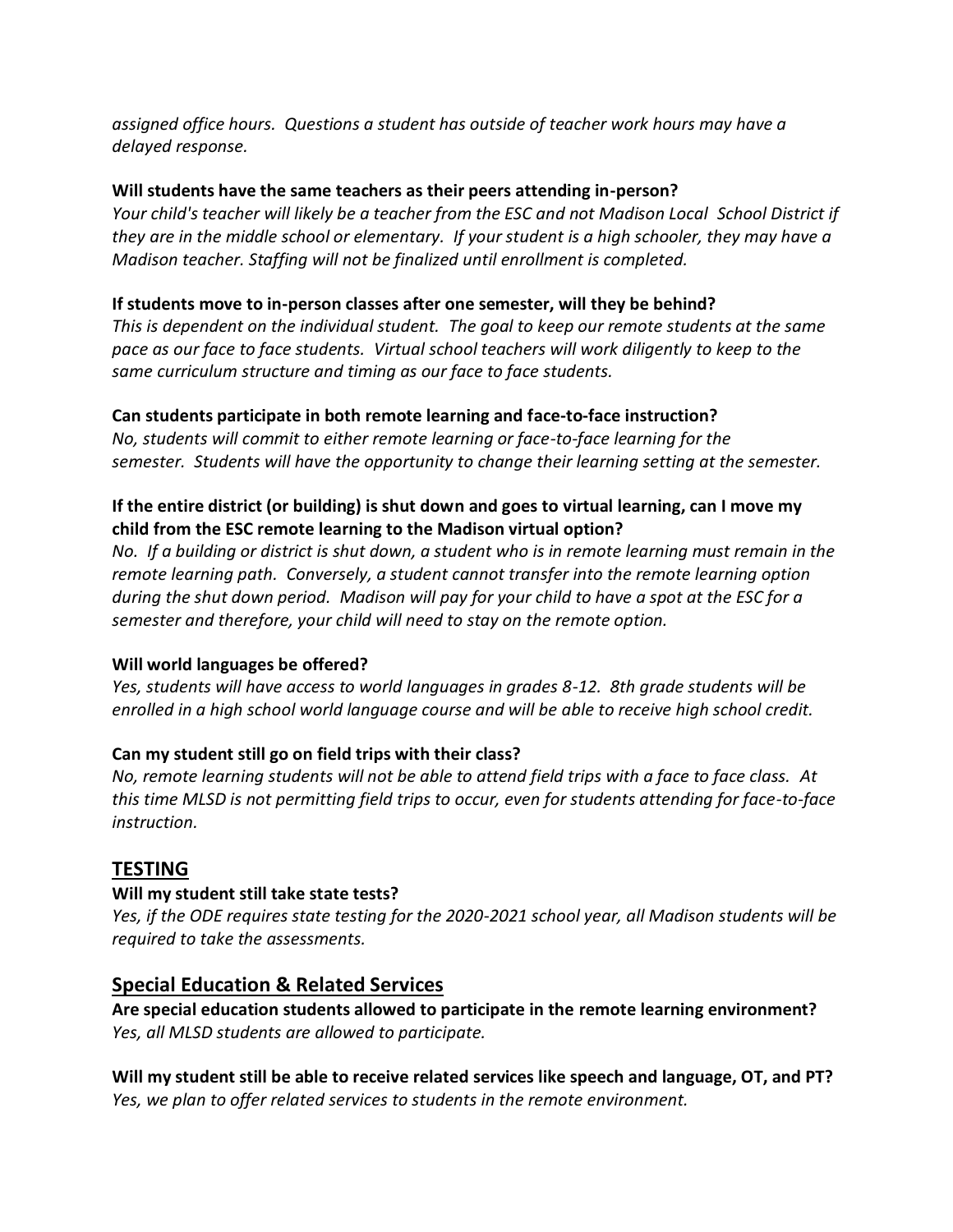## **What platform will special education students use?**

*The majority of special education will use the same platform as all other students. However, for some students, that platform may not be appropriate. If this is determined, an IEP meeting will be held to discuss other options.*

## **Will my child have a case manager?**

*Yes. Each child on an IEP will be assigned to a case manager to provide specially designed instruction, accommodations, and modifications as agreed upon in the most recent IEP.* 

## **Will specially designed instruction for all goals and objectives be provided?**

*There may be some goals and/or objectives that are not appropriate in a virtual format. For example, goals and objectives that pertain to organization or behavior may be deemed inappropriate and therefore the IEP would need to be amended by the team.*

## **Student Services**

## **If my student is on free/reduced lunch, will my child still be able to get meals?**

As of right now, the federal waiver that allows school districts to serve meals outside of school and outside of regular hours expires in August. This means we would not be able to provide meals for students in the remote option. There is a chance the federal government might extend the waiver and, if they do, we will communicate any changes to our families.

## **Will my student be able to access their school counselor?**

*Yes, all Madison students will have access to their school counselor.*

## **Will my student have access to mental health services?**

Yes. Telehealth services would be available to students.

## **Technology**

## **Will the remote learning option require high speed internet and a device? If my student needs a device, will MLSD provide one?**

*Yes. A device can be requested during the enrollment process. Additionally, a student can request help with obtaining internet access during the enrollment process.* 

## **Will there be tech support for students at home?**

We will do our best to answer any questions or work through problems with the students.

## **What software will be required?**

*No special software will be required to access the online platform; it can be accessed through any web browser (i.e. Chrome, Firefox, Safari).*